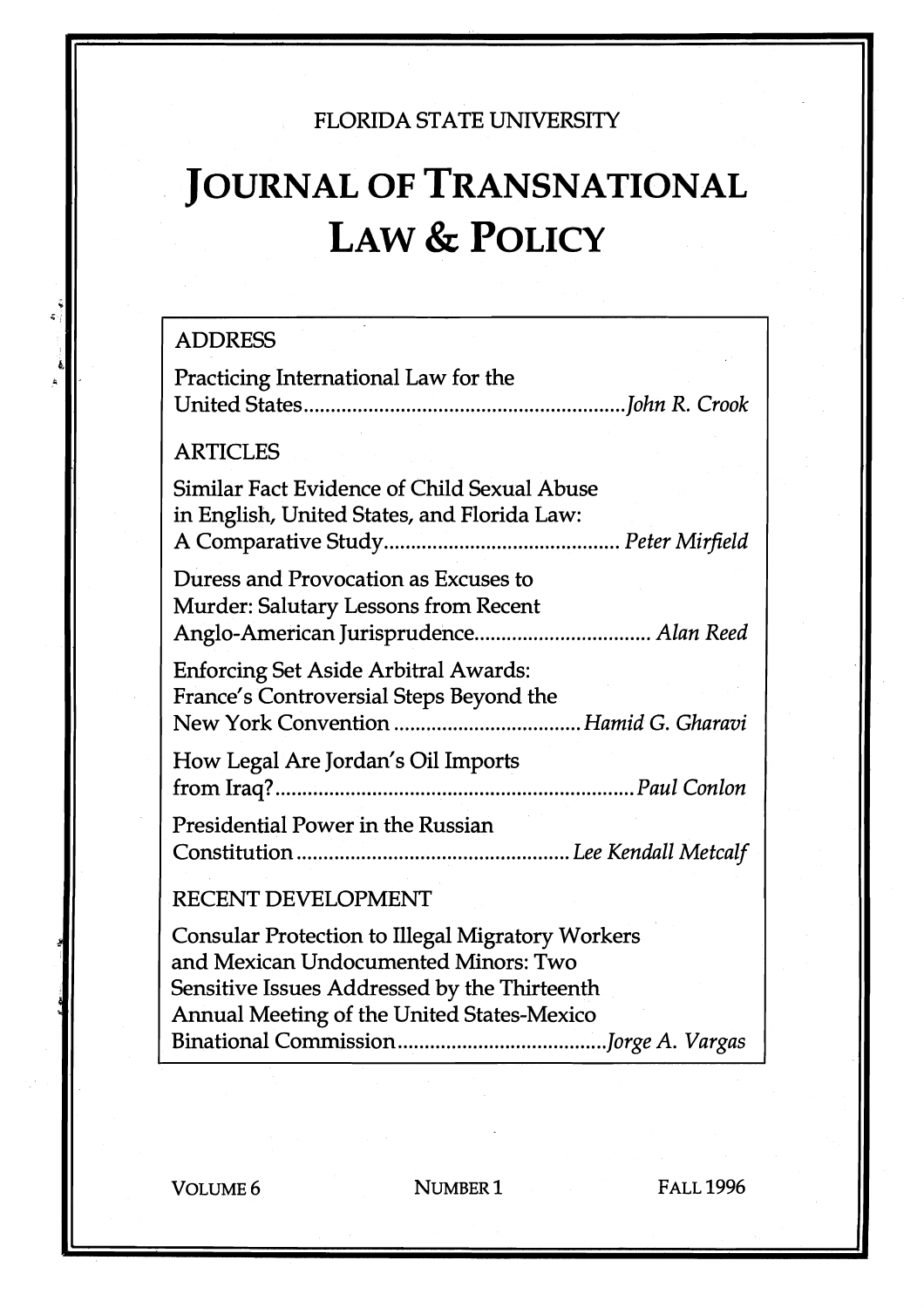# **HOW LEGAL ARE JORDAN'S OIL IMPORTS FROM IRAQ?**

#### PAUL CONLON<sup>\*</sup>

#### Table of Contents

|    | Introduction                                                   | .109 |
|----|----------------------------------------------------------------|------|
|    | II. The Sanctions Committee's Decision and Its Aftermath       | .110 |
|    | A. Jordan's Oil Problems.                                      | .110 |
| В. | Jordan's Request for Relief Before the Sanctions Committee 110 |      |
|    | C. The "Agreement" Between Jordan and the Sanctions            |      |
|    |                                                                | .112 |
|    |                                                                | .114 |
|    |                                                                | .117 |
|    | A. Legal Problems with the Sanctions Committee's Actions117    |      |
| В. |                                                                |      |
|    |                                                                | .118 |
|    |                                                                | .118 |
|    | 2. Has a General Authority for Sanctions Committees to         |      |
|    | Grant Such Exemptions Evolved in Practice?                     | .119 |
|    | 3. Does Jordan Have Any Responsibility for                     |      |
|    | Violating the Sanctions?<br>                                   | .120 |
|    | 4. Was There Responsibility on the Part of the Committee?.     | .121 |
|    | 5. How Was Something of This Nature Actually Accepted          |      |
|    |                                                                | .121 |
|    |                                                                | .122 |
|    |                                                                | .123 |

#### I. INTRODUCTION

In 1990, Iraq invaded Kuwait, and the Gulf War began. The United Nations ("U.N.") responded to Iraq's invasion by initiating sanctions against Iraq, including the prohibition on the export of oil from Iraq. Later in 1990, Jordan applied to the U.N. Security Council Committee Established by Resolution 661 (1990) Concerning the Situation Between Iraq and Kuwait ("Committee") for an exemption

<sup>\*</sup> Senior Associate, Procedural Aspects of International Law Institute, Washington, D.C.; Fil. Dr., University of Lund, Sweden. The opinions expressed in this article are those of the author and do not necessarily reflect the views of the Institute. From **1990** to **1995, the** author worked for the United Nations Security Council Committee Established by Resolution 661 (1990) Concerning the Situation Between Iraq and Kuwait ("Committee"/"Comm. Established by Res. 661") and is currently writing a history of the Committee.

The original draft of this article was published in **MIDDLE** E. ECON. SURV., 26 Feb., 1996, at Dl. The **Middle** *East Economic* **Survey** is a weekly review of oil, finance and banking, and political developments, published in Nicosia, Cyprus.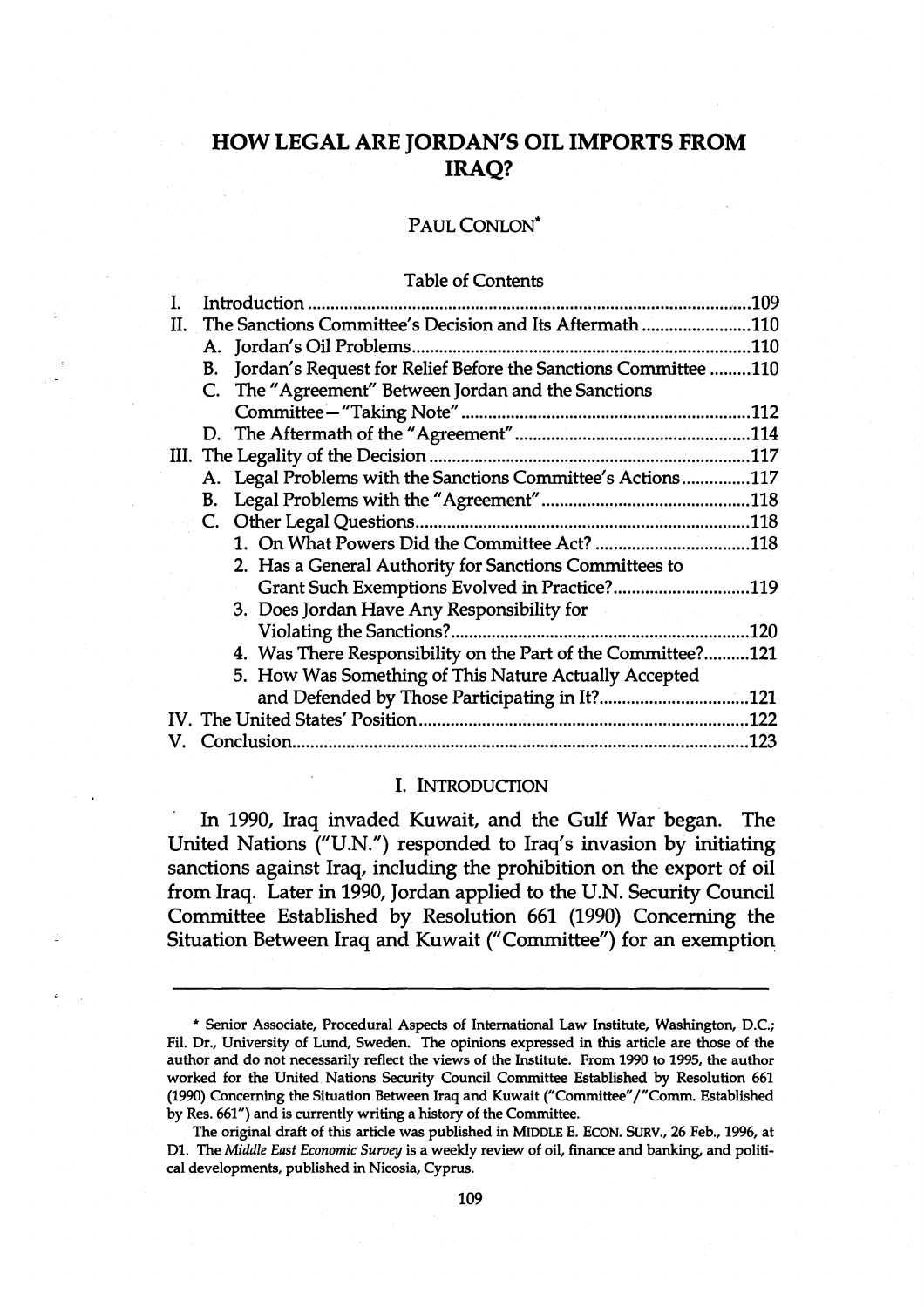from the provision which prohibited the purchase of oil from Iraq. The resulting legal maneuvers used by the Committee which allow Jordan to continue buying oil from Iraq should cause great concern for international lawyers. Some causes for concern include: (i) the secrecy of the "agreement" between the Committee and Jordan; (ii) problems with the "agreement" itself; and (iii) whether the Committee has the power to make such agreements.

This article discusses the various issues involved in the Committee's decision to "take note" of Jordan's request for an exemption to buy oil from Iraq. This article also addresses the Committee generally, the United States' position on this topic, and other related issues.

11. THE SANCTIONS COMMITTEE'S DECISION AND ITS AFTERMATH

#### **A.** Jordan's Oil Problems

Traditionally, Jordan has satisfied most of its oil needs by importing oil from Iraq, which represented eighty-four percent of Jordan's oil imports in 1989.<sup>1</sup> Iraq was already in debt to Jordan; thus trade was already on a cash-less basis. The arrangements also were sweetened by concessionary pricing agreements. Then the Gulf War crisis broke out, beginning with Iraq's invasion of Kuwait in August 1990. The U.N. responded by immediately imposing sanctions on Iraq, including sanctions on Iraq's oil exports. Jordan had no substitution options in the short term for its oil, and its nearest substitute supplier, Saudi Arabia, simultaneously cut off its remaining supplies for reasons unrelated to the Gulf War. Therefore, Jordan continued to import oil from Iraq after the imposition of sanctions on August 6,1990, that rendered such imports illegal.2

#### B. Jordan's Request for Relief Before the Sanctions Committee

Faced with additional enormous economic and logistical difficulties, in September 1990, Jordan applied to the Committee for relief under Article 50 of the U.N. Charter.<sup>3</sup> Jordan asked to be formally

<sup>1.</sup> Jordanian trade data in this article was taken from the U.N. database of world trade (COMTRADE), from which its annual statistical yearbooks are generated. All data therein on Jordanian trade is ultimately derived from official Jordanian government sources.

<sup>2.</sup> See S.C. Res. 661, U.N. SCOR, 45th Sess., 2933d mtg. at 19-20, U.N. **Doc.** S/INF.46 (1990).

<sup>3.</sup> Article 50 of the U.N. Charter provides:

If preventive or enforcement measures against any state are taken by the Security Council, any other state, whether a Member of the United Nations or not, which finds itself confronted with special economic problems arising from the carrying out of those measures shall have the right to consult the Security Council with regard to a solution of those problems.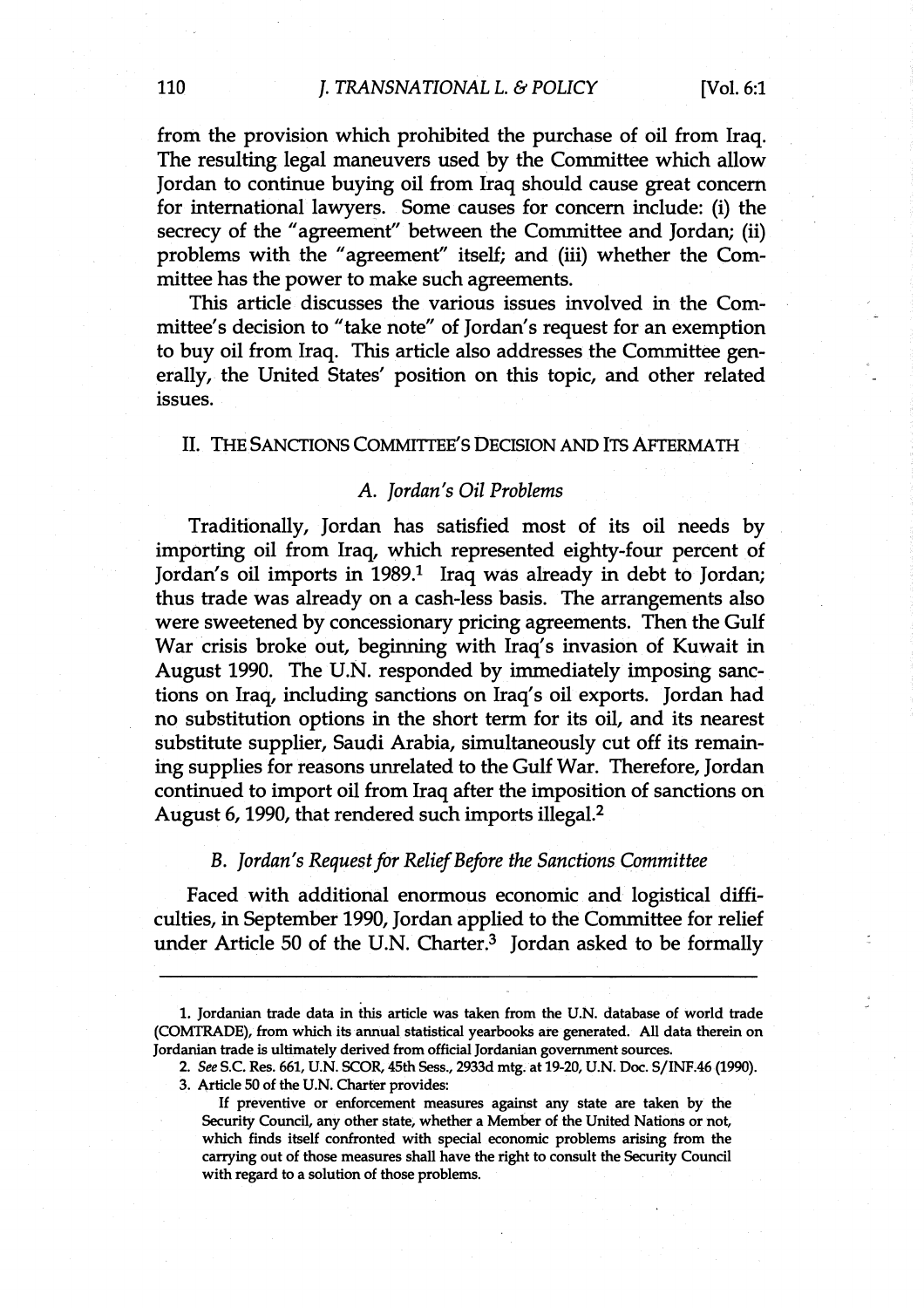allowed to continue importing oil under certain conditions (inter alia, cash-less debt amortization in lieu of payment) and submitted relevant data on its oil import and credit extension situation.<sup>4</sup> Members of the Committee were in general agreement<sup>5</sup> that Jordan faced unique difficulties and needed to be granted a greater degree of relief than other Article 50 applicants. An exemption for the oil imports was seriously considered. Jordan's application was separated from the others and processed more expeditiously and generously; however, ultimately the Committee's recommendations<sup>6</sup> ignored the issue.

Jordan continued to import oil from Iraq, and this fact was widely disseminated in press reports as well as in public and classified U.N. documents.<sup>7</sup> In the general chaos accompanying Iraq's military collapse in March 1991, deliveries were temporarily brought to a halt. These events indicate that only in a limited sense can Jordan be considered to have stopped importing oil.

One can only speculate whether the continuing imports were covered by a tacit agreement with the United States, United Kingdom, and France- the so-called **"P-3,"** power-wielding permanent Western members of the Security Council. The Committee made no such agreement, and its initial response to Jordan's request for an oil import exemption was not as charitable as its later one.8 Additionally, hints dropped during the discussion of India's similar request for an exemption9 suggest that the **P-3** still considered Jordanian

5. *See Letter, Aug. 27,1390, supra* note 4, pmbl., 2,3.

6. *See id.* 

7. *See, e.g, Report of Mission to Jordan Undertaken by Mr. Jean Ripert,* at 4, U.N. Doc. S/21938 [hereinafter *Ripert Report*]; Report of Mission to Jordan by Mr. James C. Ngobi, at 8, 13, U.N. Doc. S/AC.25/1990/COMM.167 (restricted).

8. *See* U.N. SCOR, Comm. Established by Res. 661, 4th mtg. at 5-8, Agenda Item *Consultations Under Article 50,* U.N. Doc. S/AC.25/SR.4 (remarks by Mr. Goshu of Ethiopia, Mr. **Sery** of CBte d'Ivoire, and Mr. Lukabu Khabouji N'Zaji of Zaire) (restricted); *see also* 2 *KUWAIT*  CRISIS: SANCTIONS AND THE ECONOMIC CONSEQUENCES 787-90 (D. L. Bethlehem ed., 1991) [hereinafter **KUWAIT** CRISIS].

9. *See* U.N. **SCOR,** Comm. Established by Res. 661, 24th mtg. at 7, U.N. Doc. S/AC.25/SR.24 (1991) (remarks by Ambassador Sir David Hannay of the United Kingdom in response to statement of Ambassador Gharekhan of India) (restricted) [hereinafter *Hannay's Remarks]; see also* 2 **KUWAIT** CRISIS, *supra* note 8, at 974.

<sup>4.</sup> See Letter Dated 20 August 1990 from the Permanent Representative of Jordan Addressed to the *President of the Security Council,* U.N. Doc. S/21620 (1990) [hereinafter *Letter, Aug. 20, 19901; see also Letter Dated 27 August 1990 from the Permanent Representative of Jordan Addressed to the Chairman of the Security Council Comm. Established by Res. 661,* Annex, U.N. Doc. S/21786 (1990) [hereinafter *Letter, Aug. 27, 19901.* Prior to its issuance as a public document, *Letter, Aug. 27, 1990,* was referenced as U.N. Doc. S/AC.25/1990/CRP.3 (1990) (restricted) in the summary records of the Committee's meetings. All restricted documents cited here are on fie with the author. Documents cited as "intemal secretariat documents" do not have document symbols and normally refer to informal memoranda or reports which are generated by the secretariat and not distributed to committee members.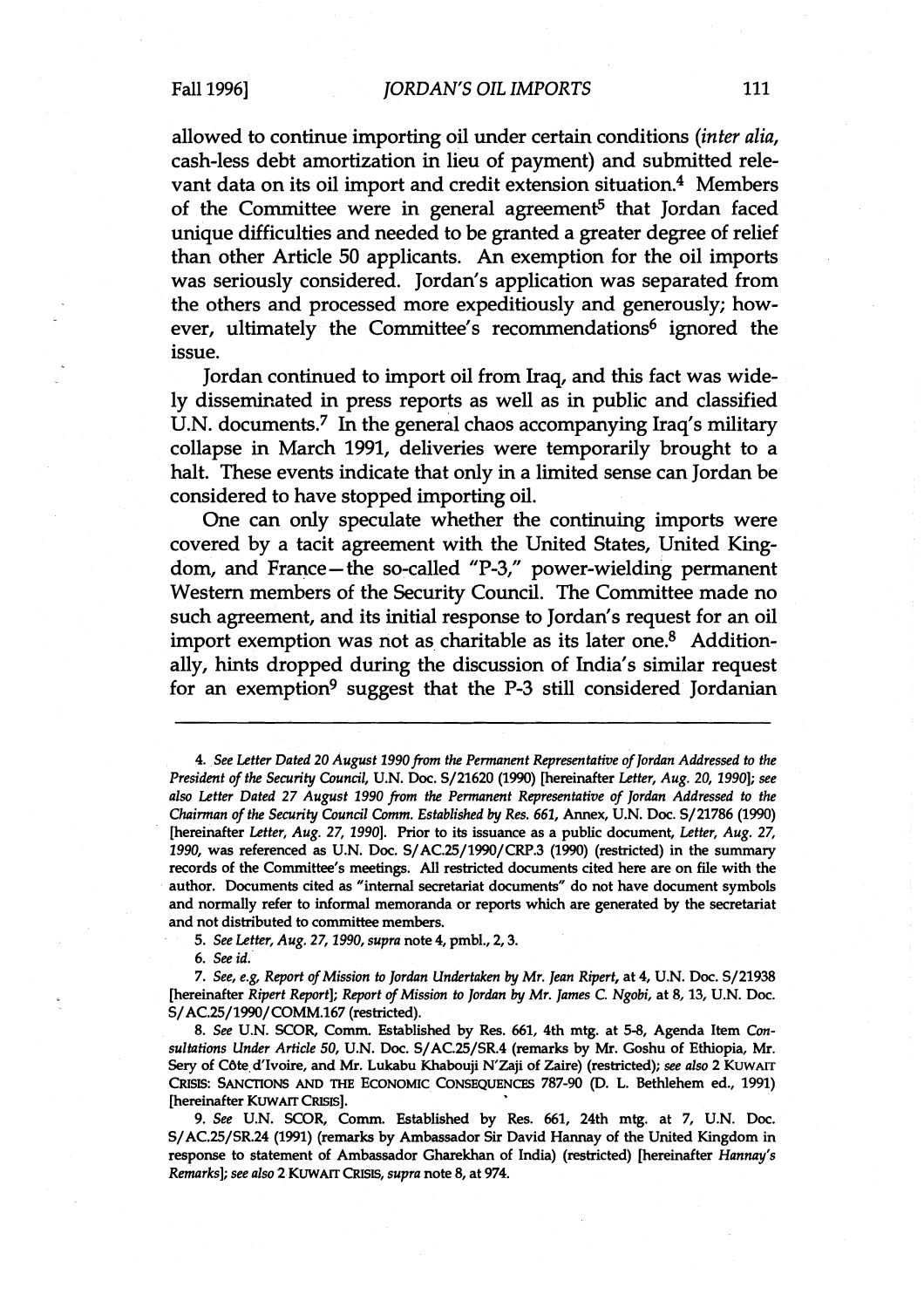imports to be a sanctions violation. The threat by the Security Council to apply sanctions against states evading sanctions, $10$  unique in its resolutions, was directed precisely at Jordan.

India joined the Security Council in January **1991** and requested a similar exemption, citing the reported existence of such an arrangement without specifically naming Jordan. India's request was rebuffed, and in a formal opinion of considerable precision and clarity obtained from the U.N. Legal Counsel,<sup>11</sup> the Committee concluded that an exemption would be illegal. The Committee rejected India's argument that the debts in question predated the imposition of sanctions. The Committee also cited the case of the rebuffed Iraqi oil donation to the U.N. Relief and Works Agency for Palestinian Refugees in the Near East.12

### *C. The "Agreement" Between Jordan and the Sanctions Committee – "Taking Note"*

In May **1991,** the P-3 and Jordan arrived at an agreement which was formalized by an exchange of communications between Jordan and the Committee. Because Jordan approached the Committee after the details of the agreement had been worked out, the ensuing correspondence did not contain all the of agreement's details and provisions. One can assume that the P-3 discussed this agreement with most of the other Committee members prior to reaching the agreement.

It is not necessary to go into detail about the political motives of the various active and passive participants in these negotiations because the only issues are the legal basis and consequences of this diplomacy. In general, all of the members of the Committee had some valid grounds for acting as they did. In addition, the general feeling at the time was that the long-term provisions of Resolution 687 would be formally in place and operating by **1992.** The problem was perceived as needing only a temporary "stopgap" solution to last until the New Year of **1992.** One should not discount the possibility that the background agreement went beyond the oil import issue, thus making more sense than what it appears to on its face.

<sup>10.</sup> *See* **S.C. Res. 670, U.N. SCOR, 6th Sess., 2943d mtg. at 25, U.N.** Doc. **S/INF.46** (1990).

<sup>11.</sup> *See* **U.N. SCOR, Comm. Established by Res.** 661,25th **mtg. at** 24, **Agenda Item** *Review* of *the Implementation* of *Security Council Resolution 661 (1990),* **U.N.** Doc. **S/AC.25/SR.25** (1991) **(statement by Undersecretary-General Fleischhauer) (restricted);** *see also* 2 **KUWAIT** *CRISIS, supra*  **note 8, at 977-78.** 

<sup>12.</sup> *See* **U.N. SCOR, Comm. Established by Res. 661, 22d mtg. at 7, 8, Agenda Item** *Other Matters* **(S/AC.25/1990/COMM.165), U.N.** Doc. **S/AC.25/SR.22** (1991) **(statement of the Chairwoman, Ambassador Rasi of Finland) (restricted);** *see also* **2 KUWAIT** CRISIS, *supra* **note** *8,* **at 968.**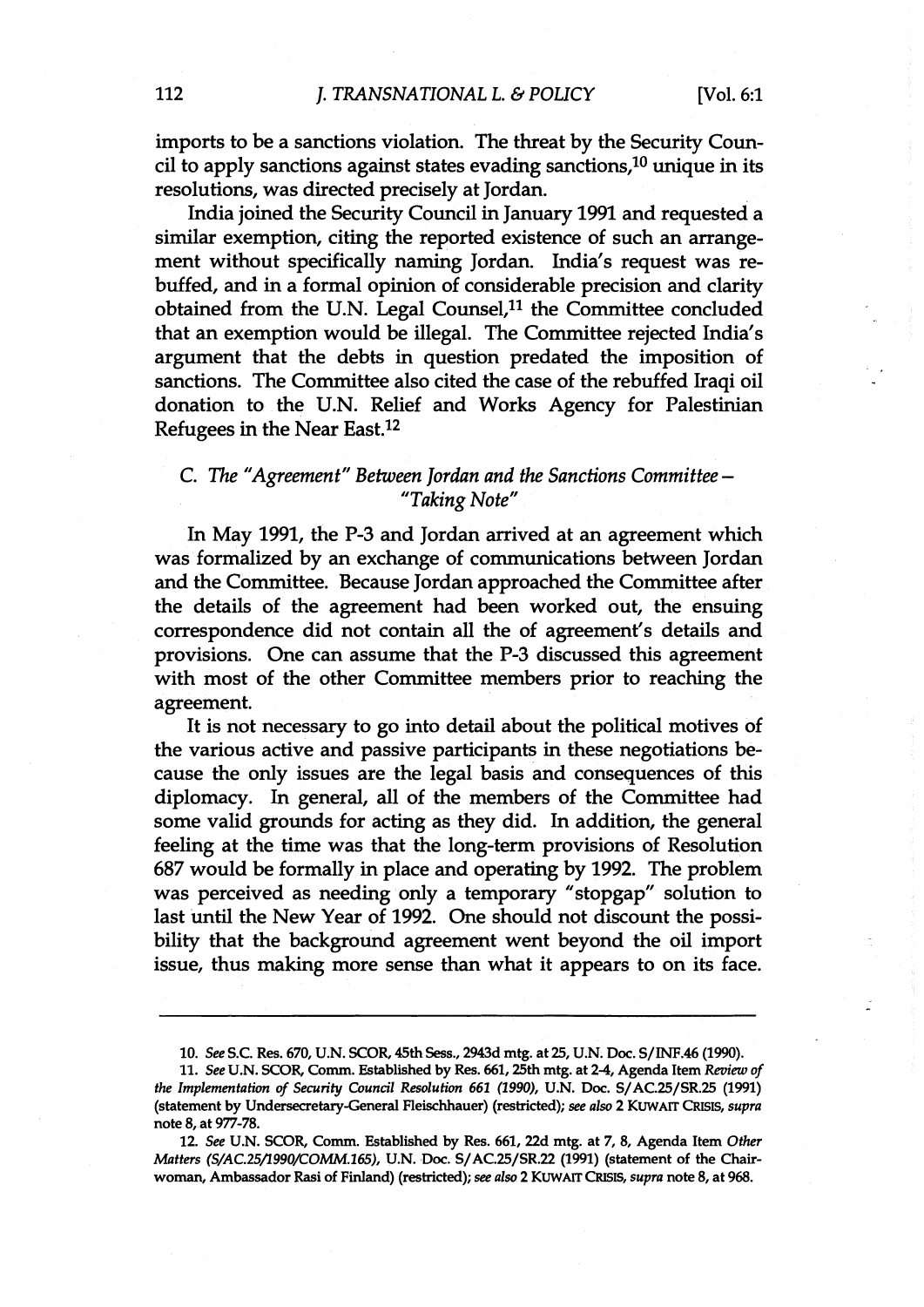Nor should one underestimate the extent of amateurism and "adhockery" in such times and circumstances. The *form* of the deal's legal quality is disappointing, suggesting amateur handwork, not super-Machiavellian strategizing in the agreement.

Jordan sent a letter to the Committee on May 16,1991, informing the Committee that Jordan had "resumed" importing oil from Iraq in limited quantities, but only for domestic needs. Jordan claimed that it was paying for the oil by writing down each debt. The letter further stated that Jordan would report the quantities of oil each month to the Committee. Jordan explained that it was motivated by "difficulties in securing adequate supplies from other sources."l3

This letter was put on the agenda of the next meeting, which was only two working days away. Chairman of the Committee<sup>14</sup> introduced the matter with introductory background remarks sketching Jordan's previous Article 50 request and citing the relevant documents.15 The chairman's further remarks drew heavily from a draft response which had been prepared in advance. "Given the unique position of Jordan with respect to Iraq," he "suggested" that the Committee "take note of Jordan's resumption" of oil imports, "pending any arrangements that could be made to obtain supplies from other sources," and "on the understanding that such Iraqi oil exports were subject to the provisions" of Resolution 692.16

Resolution 692,17 which established the U.N. Compensation Fund and the Compensation Commission, had only been adopted the previous day. There was no discussion or objection to the decision. Even the internal secretariat summary of the meeting, $18$  which was used to keep the Secretary-General's office informed of Committee's decisions, did not mention this agenda item. Ironically, the agenda item was titled **Review** *of the Implementation of Resolution* 661 (1990). Originally done for historical reasons, further "note taking" exercises of the Committee done in later years were systematically put under

13. Note Verbale Dated **16** May **1991** from lordan Addressed to the Chairman of the Comm. Established by Res. **661,** U.N. SCOR, U.N. Doc. S/AC.25/1991/COMM.159 (1991) (restricted), quoted in 1991 COMMS LOG at 102, Synopsis (internal secretariat document).

14. The 1991-92 Ambassador Peter Hohenfellner of Austria. The chairman of a sanctions committee is elected ad personam, is not the representative of his government in this function and, strictly speaking, is not a member of the committee.

15. See U.N. SCOR, **Comm.** Established by Res. 661,41st mtg. at **2,** Agenda Item Review of the Implementation of Resolution **661 (1990),** U.N. Doc. S/SR.25/SR.41 (1991) (restricted) [hereinafter Review of the Implementation of Resolution **6611.** For the list of the documents cited at that meeting, see supra note 4.

16. Review of the Implementation of Resolution 661, supra note 15.

17. S.C. Res. 692, U.N. SCOR, 46th Sess., 2987th mtg. at 18, U.N. Doc. S/INF.47 (1991).

18. Comm. Established by Res. 661, 41st mtg., Summary (reissued for technical reasons) (internal secretariat document).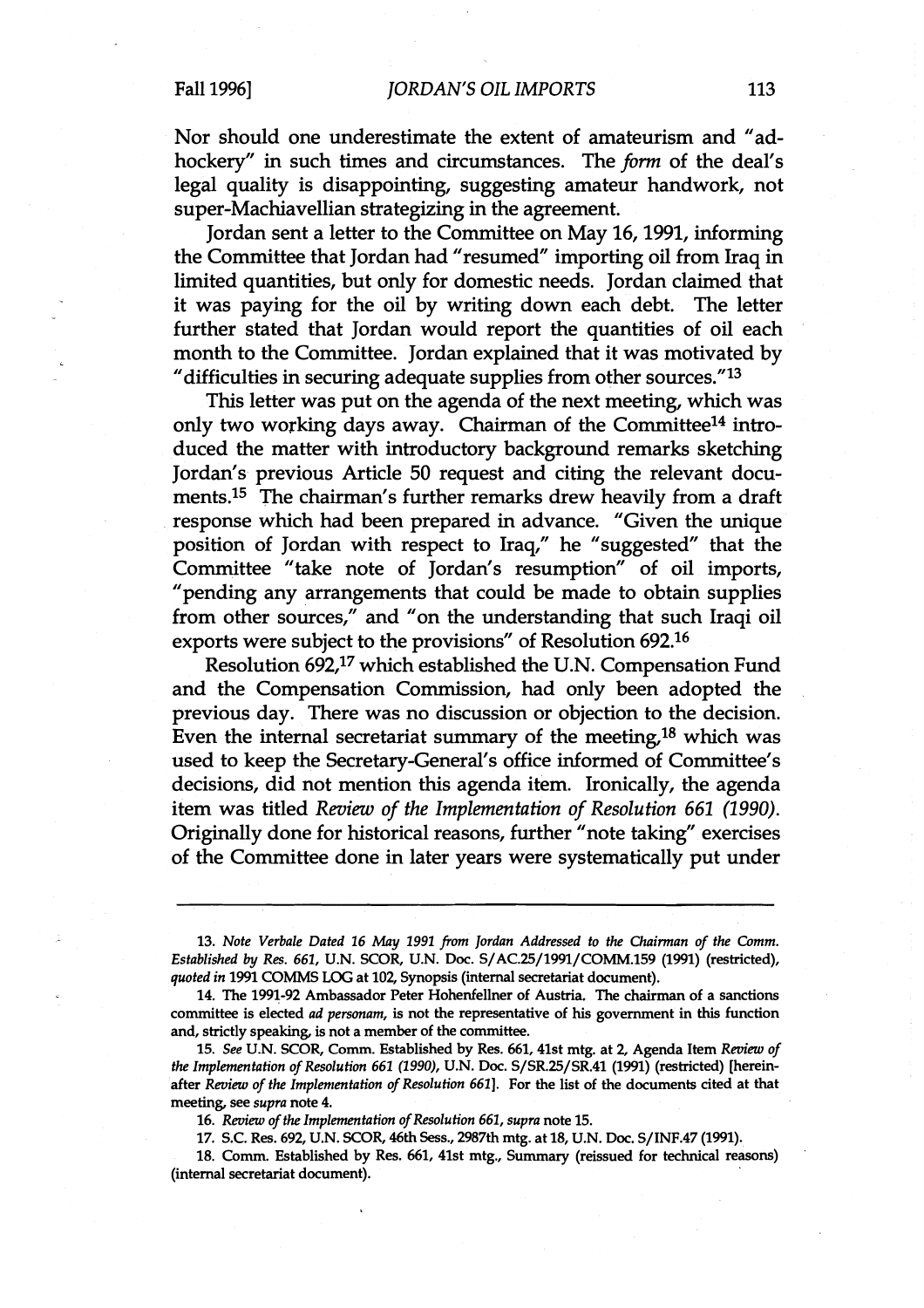#### 114 *J. TRANSNATIONAL L. & POLICY* [Vol. 6:1

this heading. No reference was made either to Article 5019 or to paragraph 23 of Resolution 687.20 The U.N. has recently preferred to speak of the Committee's "taking note" of "Jordan's request for resumption of imports,"<sup>21</sup> but the word "request" was used neither at the meeting of the Committee nor in the chairman's response to Jordan, dated May 21,1991.22

# *D. The Aftermath of the "Agreement"*

Jordan's ritual of periodically reporting volumes of crude oil and refined product in tons (along with the corresponding dollar values) to the Committee was eventually institutionalized. At Committee meetings, the chairman normally referred to the incoming letter and "suggested" or "proposed" that the Committee "take note" thereof, normally remarking "as has been its custom" or "as it has done on previous occasions." There was never any discussion or debate. By 1995, the instructed delegates of thirty-five governments had at one time or another silently condoned this action as successive chairmen repeated the ritual phrase "taking note . . . as has been its custom." Anyone may guess how many of the delegates knew what was behind this bizarre ritual. Apparently, Jordan's "obligation" to report was not universally recognized. On one occasion, a delegate expressed his appreciation of reporting and stated that he hoped Jordan would continue to keep the Committee informed.23

Jordan's reporting was not complete. It submitted figures for only seventeen of the first twenty-four months during which this scheme operated.<sup>24</sup> Further, it submitted one monthly report which contained tonnage figures, but not dollar values. On one occasion,

<sup>19.</sup> *See* Gian-Luca Burci, *The Indirect Effects of United Nations Sanctions on Third States: The Role of Article 50 of the UN Charter,* AFR. Y.B. **INI'L L.** 157,162 (1995).

<sup>20.</sup> S.C. Res. 687, U.N. SCOR, 46th Sess., 2987th mtg. para 23, at 14, U.N. *Doc.* S/INF.47 (1991).

<sup>21.</sup> *Implementation of the Provisions of the Charter of the United Nations Related to Assistance to Third States Affected by the Application of Sanctions Under Chapter VII of the Charter: Report of the Secretary-General,* U.N. GAOR, 50th Sess., at 10, U.N. *Doc.* A/50/361 [hereinafter *Report on Implementation].* 

<sup>22.</sup> *Letter Dated 21 May 1991 from Chairman of the Comm. Established by Res. 661 Addressed to the Permanent Representative of Jordan,* U.N. *Doc.* S/AC.25/1991/NOTE/55 (1991) (restricted) [hereinafter *Letter*, *May* 21, 1991].

<sup>23.</sup> *See* U.N. **SCOR, Comm.** Established by Res. 661,81st mtg. at 3, Agenda *Item Review of the Implementation of Resolution 661 (1990),* U.N. *Doc.* S/AC.25/SR.81 (remarks by Mr. Graham of the United States) (restricted).

<sup>24.</sup> *See Data on Iraqi Trade/Rev.3: Memorandum Dated 1 December 1993 from Paul Conlon Addressed to James C. Ngobi D,* at *3* (internal secretariat document) [hereinafter *Conlon Memorandum].*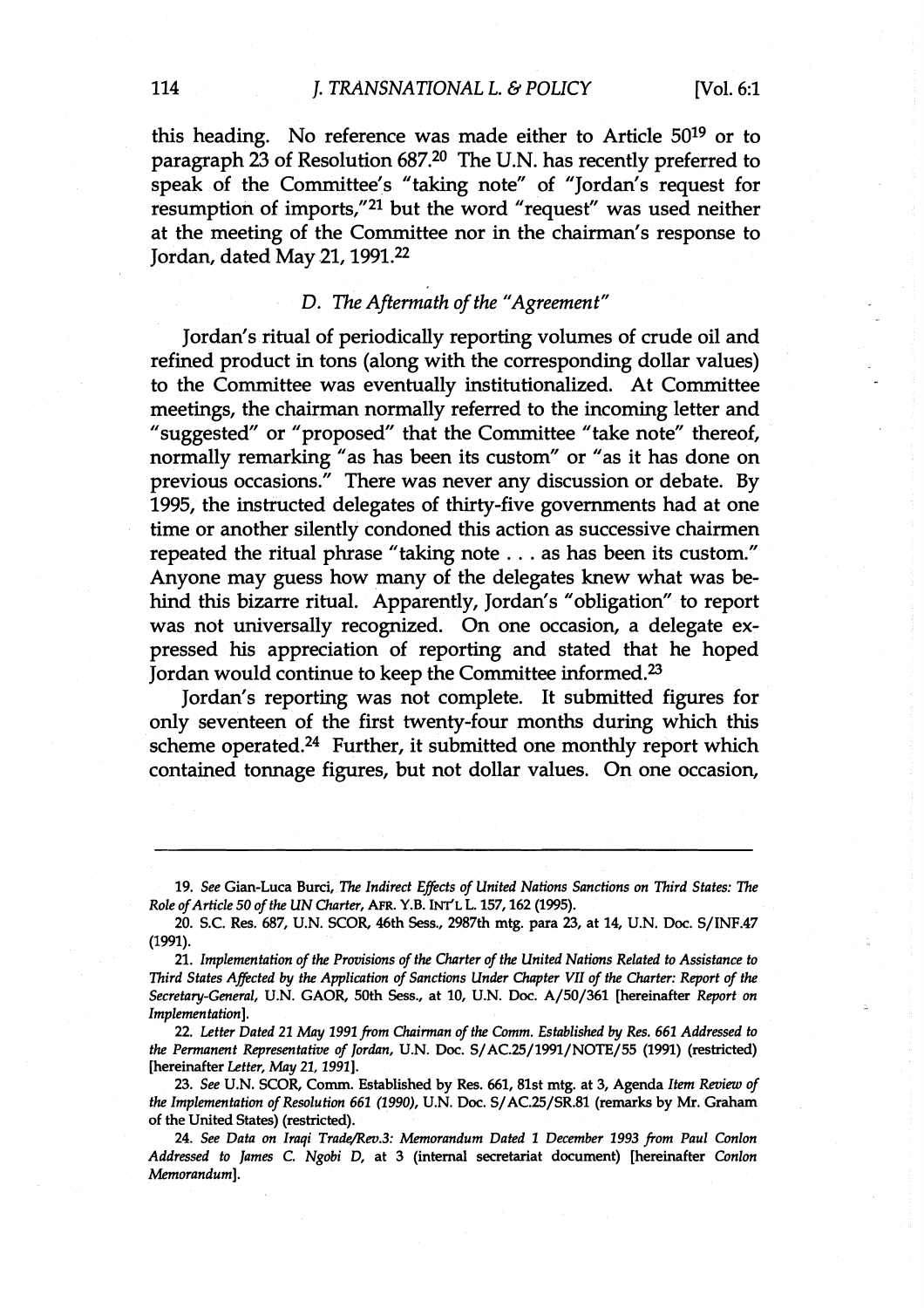the secretariat neglected to put the letter on the agenda. $25$  As a consequence, the Committee never "took note" of the oil imports in August 1991. Jordan bore no responsibility for this.

In 1993, the secretariat began to suspect that Jordan's reportings were not truthful. This was confirmed in early 1994 when **full** comparison data for 1993 became available. The figures submitted by Jordan reflected an approximate monthly flow of 55,000 barrels/day  $($ "b/d"), whereas official Jordanian reportings to the U.N. world trade database<sup>26</sup> showed approximately  $75,000$  b/d. Additionally, outside press reports discussed details of the scheme which were not discussed by the Committee and were not even in its correspondence archives.

Originally, the pseudo-agreement's existence was held to be a secret. It was never mentioned in any published **U.N.** document. Even so, international lawyers knew about it at a fairly early date.<sup>27</sup> The Committee steadfastly refused to grant any other concessions of the same kind despite pressure from interested candidates, such as India,<sup>28</sup> Romania,<sup>29</sup> Czechoslovakia,<sup>30</sup> and Turkey. Public discussion concerned the question whether Iraqi debts were fully repaid and whether Jordan should begin paying cash for its imports. The secretariat was greatly annoyed by constant press usage of words like "approval," "permission," and "agreement" in reference to the Committee's actions regarding Jordan's oil purchases. The secretariat felt the Committee's "taking note" was only recognition of the de facto conditions and was not positive authorization for the oil imports.

Research showed that some detailed provisions of the scheme were found in various background documents. $31$  The critical centerpiece contained more than one way of calculating Iraqi debt to

28. *See Hannay's Remarks, supra* **note 9.** 

**29.** *See* **U.N. SCOR, Comm. Established by Res. 661,58th mtg. at 4-7, Agenda Item** *Consultations Under Article 50 of the Charter,* **U.N. Doc. S/AC.25/SR.58 (restricted). The State Secretary of the Romanian Foreign Ministry, Mr. Ionel V. Sandulescu gave a statement; the French text was issued by the Romanian Permanent Mission to the United Nations as a press release on the same date.** 

30. See Note Verbale Dated 29 December 1992 from Czechoslovakia Addressed to the Comm. *Established by Res. 661,* **U.N. Doc. S/AC.%/1992/COMM.1822 (1992) (restricted),** *discussed in*  **U.N. SCOR, Comm. Established by Res. 661, 85th mtg. at 2, 3, U.N. Doc. S/AC.25/SR.85 (restricted).** 

**31.** *See Letter, Aug. 20, 1990, supra* **note 4;** *Letter, Aug. 27, 1990, supra* **note 4;** *Ripert Report, supra* **note 7.** 

*<sup>25.</sup> See Note Verbale Dated 13 September 1991 from lordan Addressed to the Chairman of the Comm. Established by Res. 661,* **U.N. Doc. S/AC.25/1991/COMM.423 (1991) (restricted).** 

**<sup>26.</sup>** *See supra* **note 1.** 

**<sup>27.</sup>** *See* **Martti Koskenniemi,** *Le Comiti des sanctions crii par la risolution 661 (1990) du Conseil de sicuriti,* **37 ANNUAIRE FRANWIS DE DROIT INTERNATIONAL 119,126 n.33 (1991).**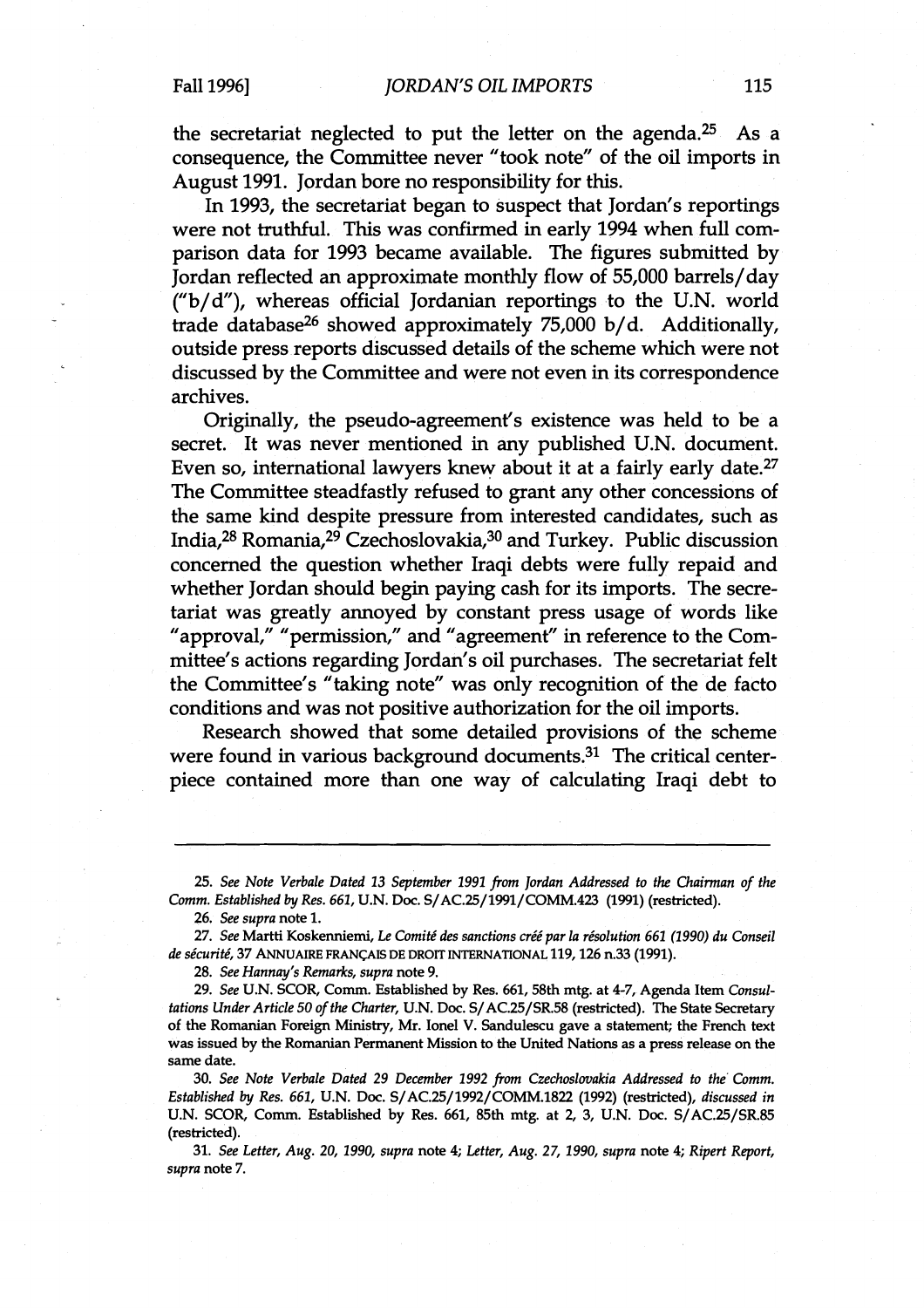Jordan in August 1990.<sup>32</sup> The exact terms of interest and amortization were not clear. In addition, surviving delegates and secretariat officials were undecided regarding the meaning of the Delphic reference to Resolution 692 in the May 21,1991, letter. Furthermore, no agreement existed to determine whether the deliveries of oil between August 1990 and May 1991 were to be deducted from the original debt. Indeed, the decision to "take note" at the meeting in May 1991 did not clarify the status of those oil deliveries. An internal best efforts calculation suggested that the original debt was paid by April 1992, and further trade credit debts were cleared by 1993. Therefore, after 1993, Iraq entered into a trade surplus with Jordan.33

In early 1994, the secretariat suggested that Chairman of the Committee consider telling the members about the contents of an internal report $34$  on these matters, which his delegation and at least five others already had in their possession. The internal report included information on the discrepant sets of oil import statistics, but the matter was never formally brought up in the Committee. Rather, it came to the Committee's attention when the permanent mission of Kuwait faxed the Committee copies of a dispatch35 from the Kuwaiti News Agency's U.N. correspondent, which divulged some of this information. Two members of the Committee promptly complained orally to the secretariat about this information being leaked. They further complained that the secretariat exceeded its mandate in collecting information. The U.N. later claimed that Jordan also lodged a formal complaint.<sup>36</sup> In this light and in the course of further disputes with Jordan over other matters, a delegate requested that the secretariat prepare information on Jordan's oil imports for the members of the Committee.37

The resulting research revealed new information: Jordan increased its dependence on Iraqi oil supplies from eighty-oneeighty-two percent in 1990-91 to over ninety percent in 1992-93. Jordan did not seek substitute suppliers because Iraqi oil was

*34. See id.* 

36. *See Conlon Report: UN Stonewalls Against Allegations,* **INT'L REP., June** 30, **1995, at 2,** 3 **(citing statement of Mr. Ahmad Fawzi, the Secretary-General's Spokesman).** 

37. *See* **U.N. SCOR, Cornm. Established by Res. 661,112th mtg. at 10, Agenda Item** *Report on the Visit to Jordan of Mr. Jingzhng Wan,* **U.N. Doc. S/AC.25/SR.112 (1994) (remarks by Mr. Rose of the United States) (restricted).** 

<sup>32.</sup> *See Letter, Aug. 27, 1990, supra* **note** *4.* 

<sup>33.</sup> *See Conlon Memorandum, supra* **note** *24.* 

<sup>35.</sup> *See* **Sanctions: Iraq-Jordan, KUNA (Kuwaiti News Agency) dispatch from United Nations (April 25, 1994);** *see also* **Walter Pfgfle,** *Iralc/Jordanien:* **UNO** *will illegalen Olhndel uberpriifen,* **LUXEMBURGER WORT, July 2, 1994, at 16; Die** *eigenen Statistiken belasten Jordanien: Vereinte Nationen sorgen sich wegen Verstossen gegen Irak-Embargo,* **BA~LER ZEITUNG,** *July* **11,1994, at 2.**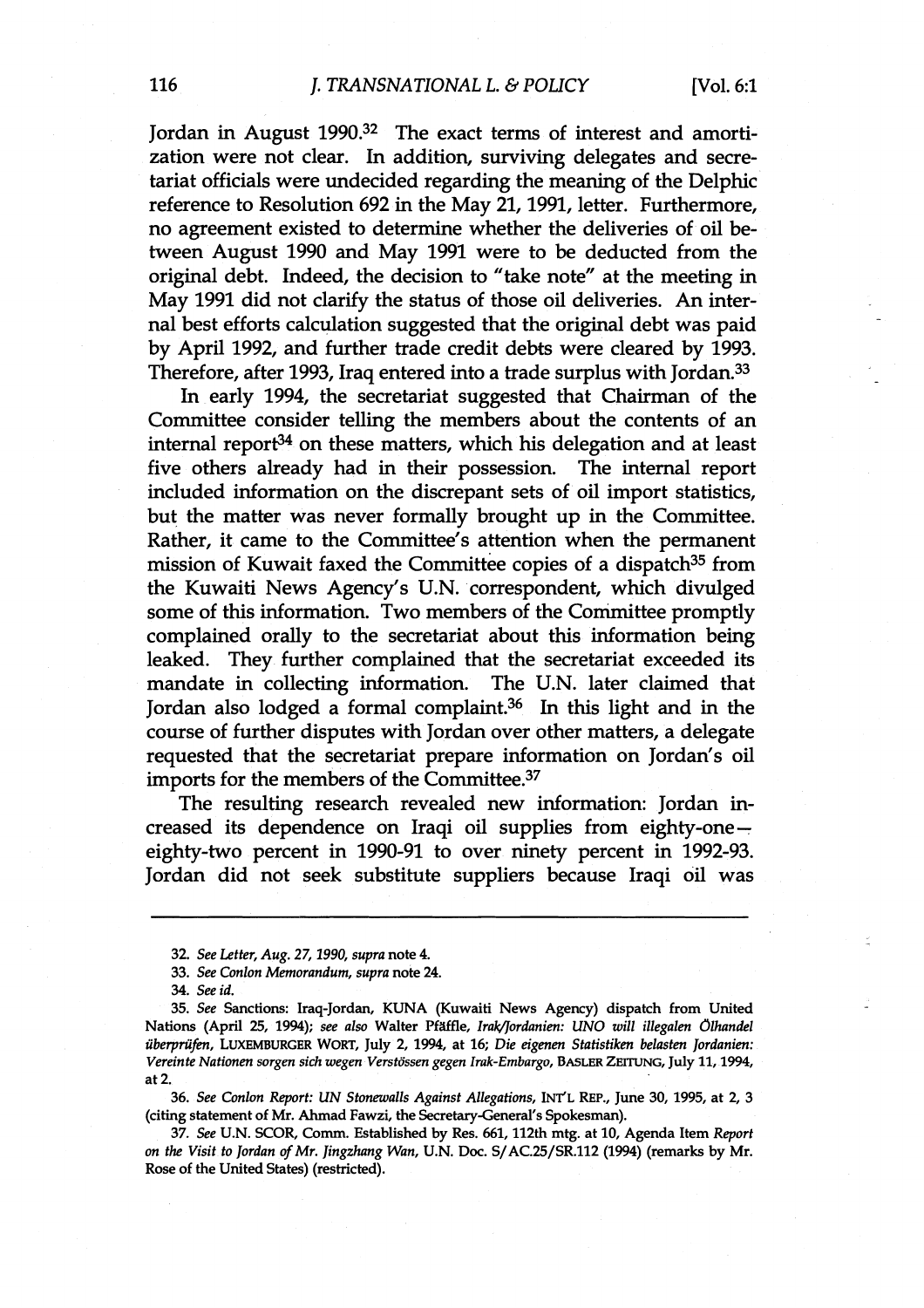cheaper. In addition, considerable manipulation was involved. The 1993 figures exceeded the figures submitted to the Committee by forty-one percent in tons and eighty-one percent in dollars. A set of tables and graphs, and one press excerpt on Iraqi oil exports to Jordan were distributed to the delegates at the following meeting.38 At the meeting, one delegate stated that her government would study the information and return to the matter.<sup>39</sup> However, as late as April 1995, the matter had not been discussed again.

#### 111. THE **LEGALITY** OF THE DECISION

#### A. Legal Problems with the Sanctions Committee's Actions

The winding road traversed by this pseudo-agreement clearly demonstrates the precariousness of law generated in a political and diplomatic environment. The Security Council was instituted "in order to ensure prompt and effective action."<sup>40</sup> Therefore, it has traditionally been granted license to put politics before law. However, the Security Council does not create subsidiary organs like the sanctions committees to decide whether a threat to the peace exists or whether sanctions should be imposed. Sanctions committees exist to administer the minutiae of implementation. If we are going to let the Security Council use legally questionable decisions to impose sanctions and abandon minimal legal provisions in their implementation by the Committee, then the Security Council's political prerogatives will no longer appear acceptable. Habits of diplomatic custom, such as the legally nebulous function of "taking note," contribute to the problem. The customary bias in international law leads to mere passive toleration of legally constitutive effects. Consistently "taking note" of questionable acts or documents is inadvisable because it jeopardizes legal positions and undermines credibility. Regarding a related question, the secretariat would occasionally warn the Committee delegates of the potential ramifications of uncritically "taking note" of submissions.<sup>41</sup>

41. *See Conlon Memorandum, supra* **note** 24, **at 7 (stating that taking note of noncredible data**  has caused ongoing damage to Committee's status and dignity).

<sup>38.</sup> *See Notefor the Reference of the Chairman: Iraqi-Jordanian Oil Export Statistics* **(revised July**  *5,* 1994) **(internal secretariat document),** *partially reprinted in Iraq's 1993* **Crude** *Oil and Product*  Exports to Jordan Average 77,000 b/d, MIDDLE E. ECON. SURV., July 11, 1994, at A11, A12. [hereinafter *Note for the Reference of the Chairman*].

<sup>39.</sup> *See* U.N. **SCOR, Comm.,** 113th **mtg., Agenda Item** *Reports of Jordrm's Importation of Oil from Iraq,* U.N. **Doc. S/AC.25/SR.113** (1994) **(remarks by Ms. Wade of the United States) (restricted).** 

<sup>40.</sup> U.N. **CHARTER art.** 24, **para** 1.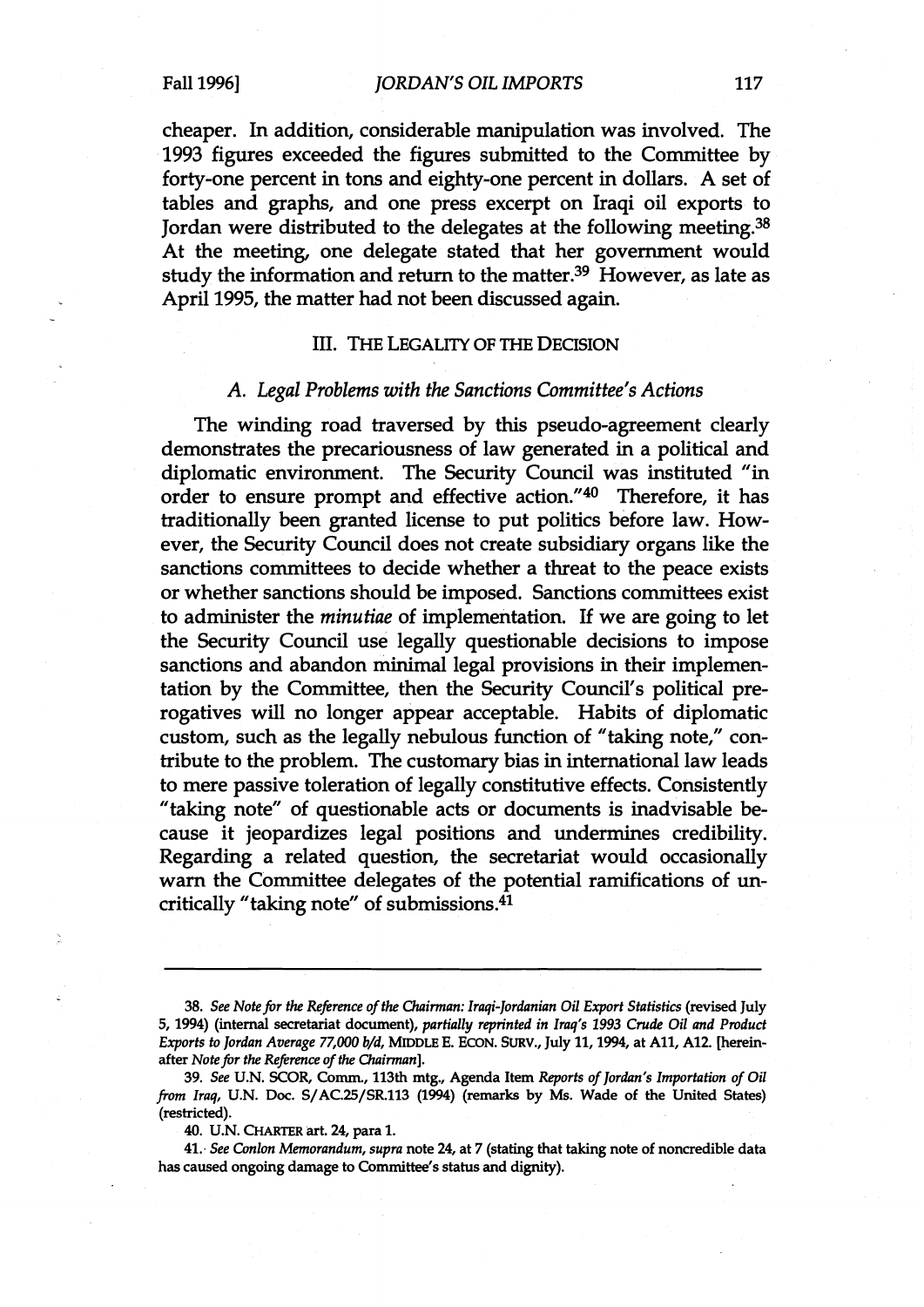#### *B. Legal Problems with the "Agreement"*

The intention of the agreeing parties was to regulate their agreement in an exchange of correspondence. This contributed to a further dilution of the contents. The reference to "resumption" of oil imports appeared twice in a short letter. This lends itself to the interpretation that the Committee endorsed Jordan's misrepresentations about having ceased to import Iraqi oil. A more neutral phrasing would have been more appropriate. The response on May 21, 1991,<sup>42</sup> by the Chairman of the Committee leaves open more questions than it answers because it does not contain an explicit enunciation of the two parties' obligations, nor does it suggest further correspondence or action. The degree of conditionality in the sentence "pending . . . arrangements . . . to obtain" oil elsewhere does not suffice to show a distinct obligation. The Delphic reference to Resolution 692, which probably intended to stress that cash-less deliveries of oil were exempt from impost for the benefit of the Compensation Fund, states the exact opposite. If the matter became the object of scrutiny by a court, it would be difficult to explain how the Committee continually repeated statements about the applicability of Resolution 692 while failing to ascertain whether Resolution 692 was being applied.

#### *C. Other Legal Questions*

#### *1. On What Powers* **Did** *the Committee Act?*

It is easier to determine on what authority the Committee did not or could not act. Misunderstandings arose because outsiders were under the impression that the Committee acted under Article 50 or under paragraph 23 of Resolution 687. Neither was correct. Article 50 is a problematic provision of the U.N. Charter because while Article 50 grants member states the dubious right to "consult" with the Security Council, it does not establish any provisions for relief measures, or any authority for any **U.N.** body to take concrete action. $43$  In redelegating this function to the Committee, $44$  the Security Council made matters worse. Because the Committee works in secret, outsiders will never really know if the Committee has granted an exemption under Article 50, or what was said or agreed to in private. India believed that Jordan was allowed to import oil under Article 50. The same general objection applies to paragraph 23 of

<sup>42.</sup> *Letter,* May *21, 1991, supra* note **22.** 

<sup>43.</sup> *See* **Burci,** *supra* note 19, *at* 164.

<sup>44.</sup> *See* **S.C. Res.** 669, **U.N. SCOR,** 45th **Sess.,** 2942d **mtg. at** 24, **U.N. Doc.** S/INF.46 (1990).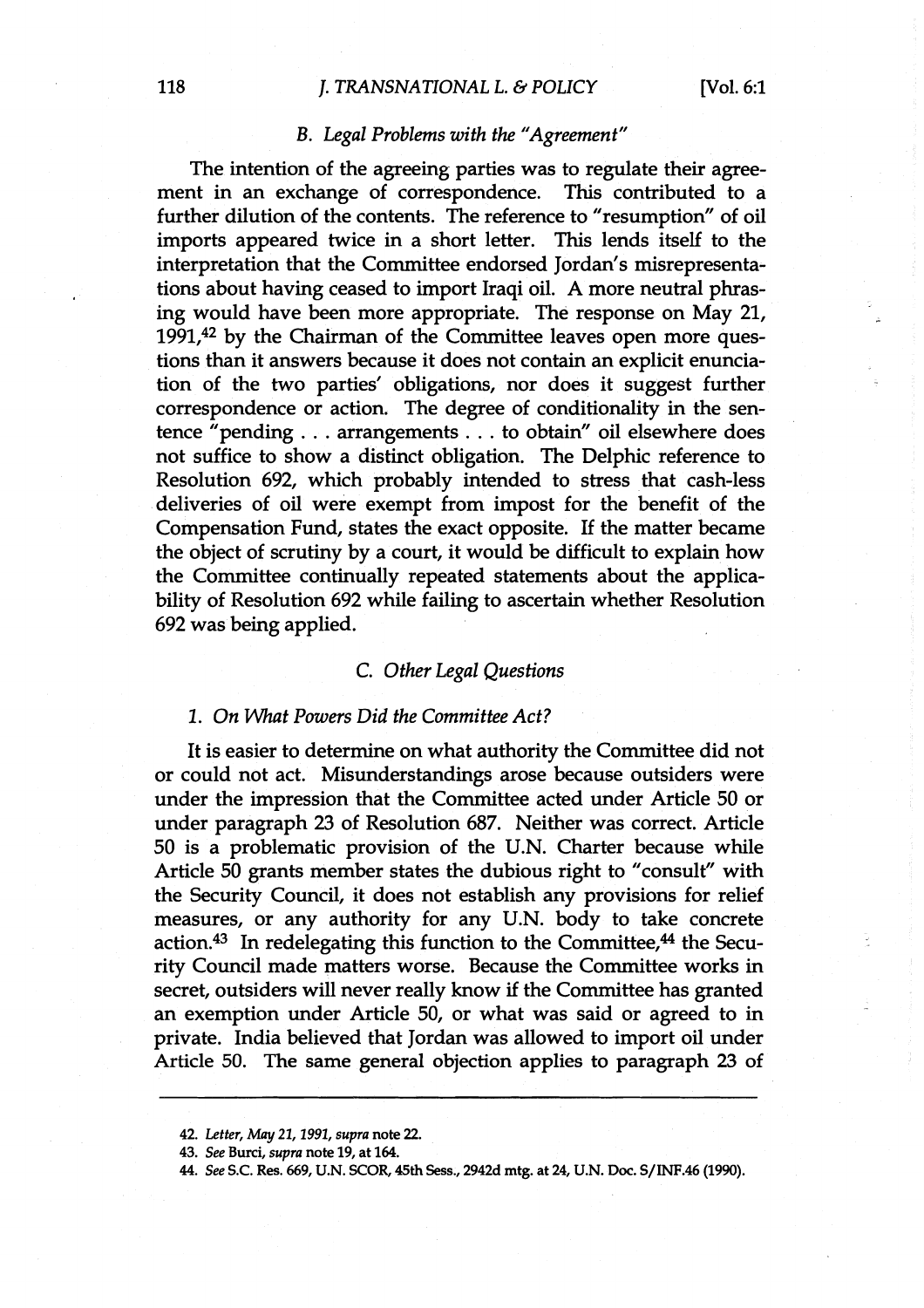#### *Fall* 19961 *JORDAN'S OIL IMPORTS* 119

Resolution 687. From its adoption to the beginning of 1995, the Committee did not use the powers provided by this paragraph, although pressure to do so continued. This fact was not known, however, because Committee's decisions are secret.

The "taking note" of Jordanian oil imports was not based on paragraph 23 for several reasons. First, no reference was ever made to paragraph 23. Second, the meeting in question was largely devoted to a bitter dispute over Iraq's application to use paragraph 23.45 Third, the relevant agenda item referred to Resolution 661, not Resolution **687.** Finally, the construction of paragraph 23 proceeds from the target state's need to export oil (presumably to any state of destination) to generate income for humanitarian expenses. The pseudo-agreement with Jordan proceeded from Jordan's unique need to import Iraqi oil. The purpose implied in paragraph 23 was not reflected in Jordan's situation.

### *2. Has a General Authority for Sanctions Committees to Grant Such Exemptions Evolved in Practice?*

No. There is only one other known instance of this-a banal decision by the Yugoslavia Sanctions Committee allowing the export of a religious statue determined not to be "a commodity."46 No legal power to grant such an exemption was cited in either the chairman's remarks at the 41st Meeting of the Committee, nor was any legal power to grant such an exemption cited in his reply to Jordan on May 21, 1991. This is not unusual. The Committee rarely cited any authority for its decisions. Jordan cannot be held responsible for either the Committee's lack of authority to grant the exemption or for the Committee's failure to clarify the powers under which it acted.

Patrick Clawson argues that Jordan's claim that it was still collecting on old debts is based on a "polite fiction," whereby Jordan consistently extends new loans.<sup>47</sup> However, the correct explanation may be different: Jordan could be collecting on a much larger debt, a guarantee on an Iraqi loan of \$2.6 billion.<sup>48</sup> The manipulation that

<sup>45.</sup> *See* **U.N.** SCOR, Comm. Established by Res. 661,41st mtg. at 3-4, Agenda Item *Request*  by *Iraq Pursuant to Paragraph* **23** *of Resolution 687 (1991),* **U.N.** Doc. S/AC.25/SR.41 (1991) (restricted) (discussing *Letter Dated 14 April 1991 from the Permanent Representative of Iraq Addressed*  to the Chairman of the Comm. Established by Res. 661, U.N. Doc. S/AC.25/1991/COMM.124 (1991) and *Letter Dated 19 April 1991 from the Permanent Representative of Iraq Addressed to the Chairman of the Comm. Established by Res. 661,* **U.N.** Doc. S/AC.25/1991.163 (1991)).

<sup>46.</sup> Michael P. Scharf &Joshua L. Dorosin, *Interpreting* UN *Sanctions: The Rulings and Role of the Yugoslavia Sanctions Committee,* 19 BROOK. J. INT'L L. 77l, 797 (1993).

<sup>47.</sup> PATRICK CLAWSON, HOW HAS SADDAM HUSSEIN SURVIVED? **[McNair** Paper **221** 49 (1993).

<sup>48.</sup> *See Letter, Aug. 27, 1990, supra* note **4.**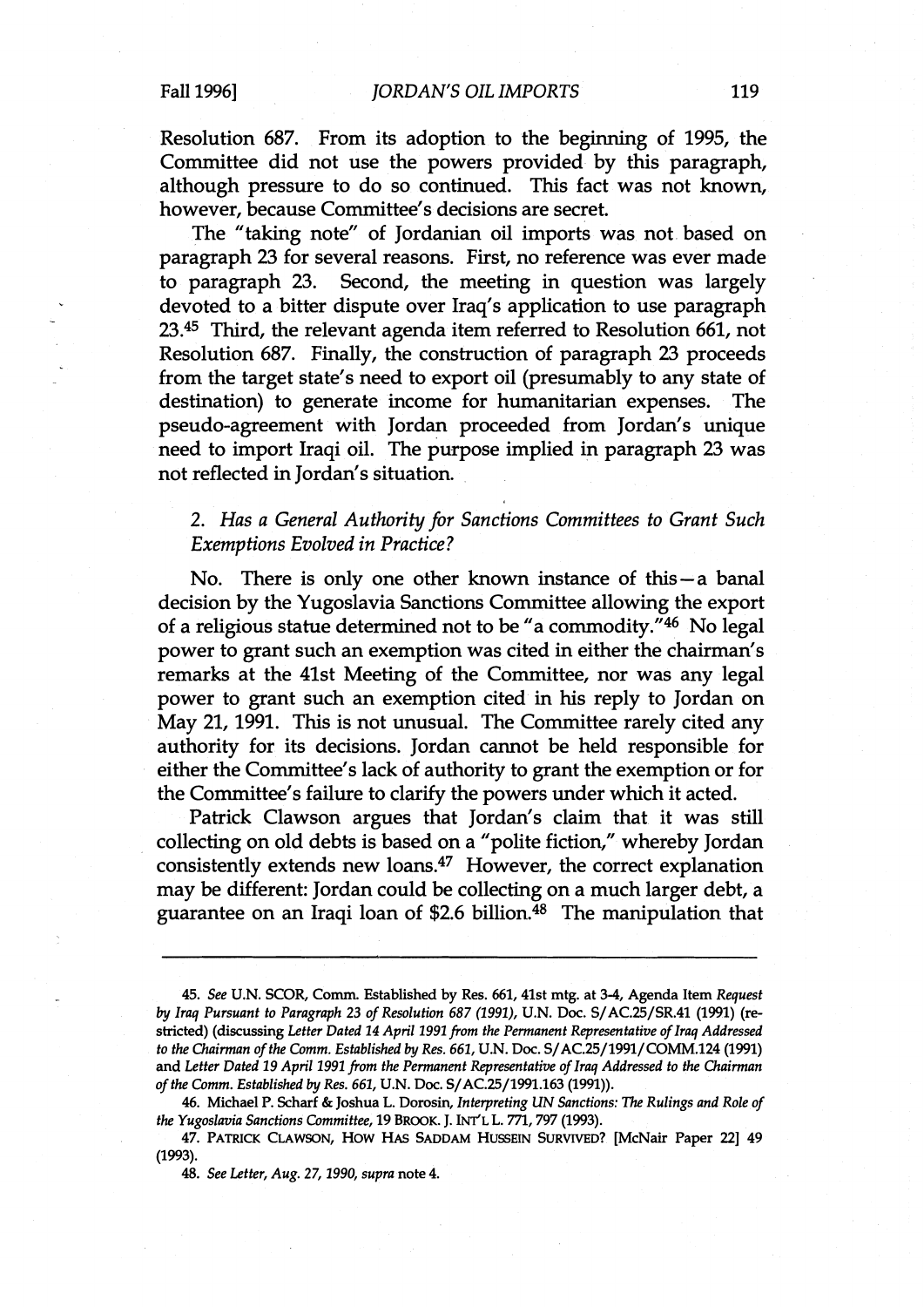Clawson believes Jordan is engaging in is not legal. The Committee questioned the legality of forward barter deals, such as goods now for oil later. Extensions of new loans for immediate delivery of oil should also be included. It is difficult to understand how Jordan could be held to have received permission to import oil for debts in a general sense. The construction of the discussions between Jordan and the U.N. in 1990 and 1991 strongly suggests that the exemption granted was only meant to apply to debts existing before August 1990 (as identified and quantified by Jordan in its dealings with the Committee over Article 50 relief in the fall of 1990). It is not clear exactly how high those debts were or how the debts were to be amortized. Debts not discussed were probably not covered by the agreement.

### *3. Does Jordan Have Any Responsibility for Violating the Sanctions?*

It is hard to see any responsibility for Jordan at this point. The Committee has repeatedly "taken note" of its oil imports, failing to object to them. The Committee has not taken any action to notify Jordan of an obligation to either stop or pay thirty percent of its value to the Compensation Fund. It seems the Committee's behavior would undermine the legal position of the Security Council, should the Security Council attempt to hold Jordan responsible for violating the provisions of Resolution 661 or Resolution 692. One very important exception exists. In May 1991, Jordan expressly agreed to report monthly imports to the Committee. The Committee did not object to this agreement. Jordan, then, constantly submitted reports. The Committee acknowledged these reports. Thus Jordan cannot claim legalization for any imports in excess of what it reported, nor is there any lack of clarity regarding the applicability of the thirty percent impost to such imports. As of December 1993, the discrepancy exceeded 4.4 million tons of oil, valued by Jordan at \$475 million.49 The portion owed to the Compensation Fund would be approximately \$142 million. If these trends continue, approximately \$60 million would be owed each year. This outcome is independent of the question whether the rest of the oil was subject to the same thirty percent impost. Such a conclusion is not certain, but it could still be argued.

49. *See Notefir* **the** *Reference of the Chainnun, supra* **note** *38.*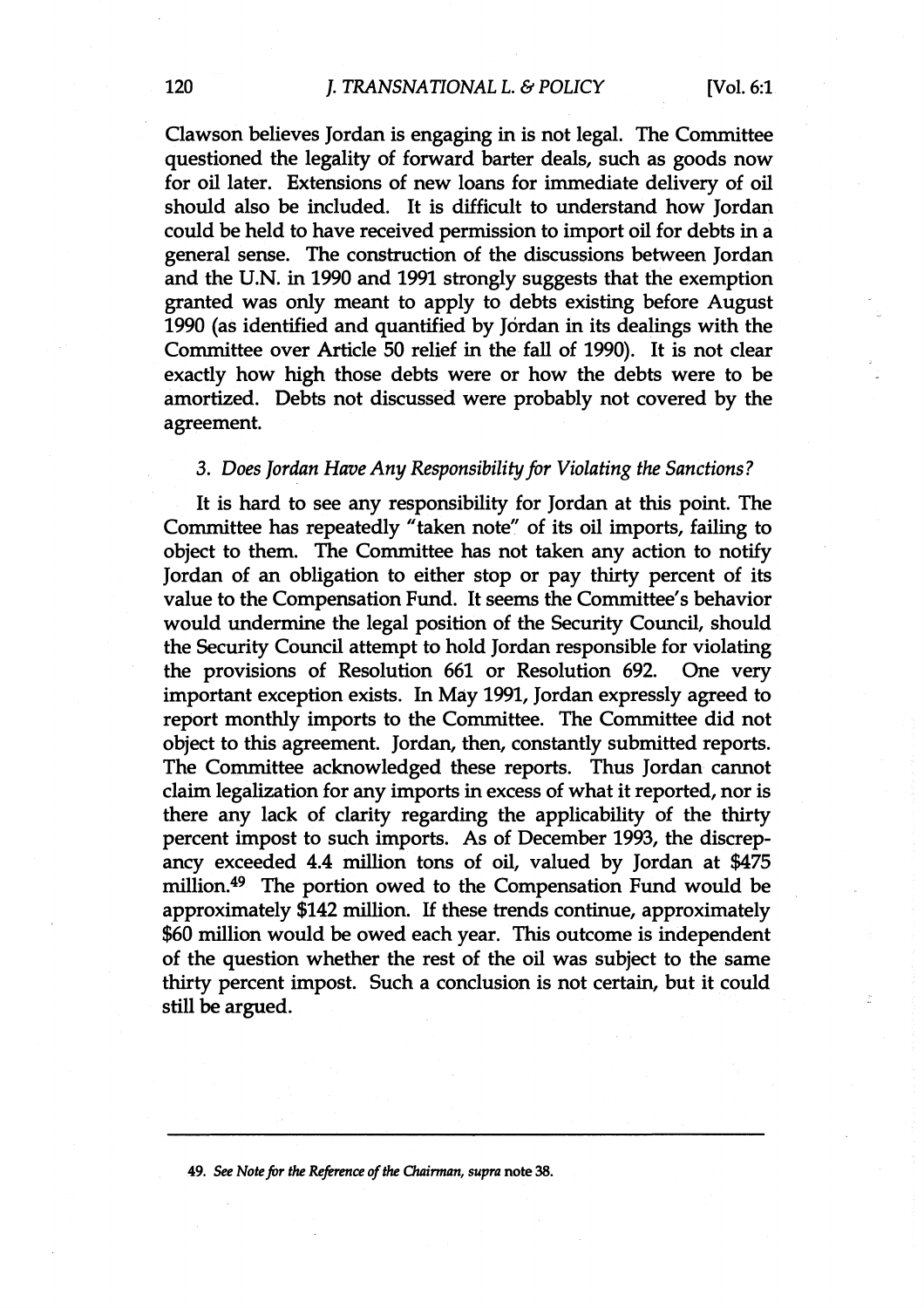#### *4. Was There Responsibility on the Part of the Committee?*

This problem is less clear as far as it concerns the Committee's duty to prevent or prosecute sanctions violations. The Committee's mandate was implicit. The Committee acted with extreme negligence, first by establishing a practice of granting pseudo-authorization for oil imports by "taking note" of them and, second, in failing to react to what were obvious violations of the terms of the agreement on Jordan's part. Yet, it is more on the issue of the general agreement that the Committee is vulnerable. Lacking authority to authorize Jordan's oil imports from Iraq under any heading, the Committee engaged in practices which Jordan and third parties could only construe as an authorization, and thus violated the sanctions regime itself. The Committee's actions so thoroughly undermined the Security Council's legal position that it is difficult to see if the actual perpetrator, Jordan, could now be held responsible for imports which clearly were in violation of Resolution 661. International lawyers are unanimous about the imports' illegal character.<sup>50</sup>

The Committee's actions also call into question the legitimacy of its discharge of duties vis-A-vis the collective membership of the U.N.51 Under the U.N. Charter, the members of the Security Council are assumed to act on behalf of the entire membership. It is not clear if this assumption should apply to the Committee because, under the Charter, the Committee's status is very unclear. Nonetheless, responsibility must exist somewhere. If the Committee is not responsible to the members, then the Security Council must be responsible to the members for what the Committee did.

## 5. *How Was Something of This Nature Actually Accepted and Defended by Those Participating in It?*

Inside the secretariat (or, more properly, the part that services the Security Council and the Committee, now called the Department of Political Affairs), two main justifications were generated. One was that the Committee did not authorize, permit, or grant an exemption, or any such thing, but merely limited itself to "taking note." That act was clearly in the Committee's mandate, so that the Committee needed no further authorization. The second argument suggests that the Committee had the power to grant such exemption under

<sup>50.</sup> **See, e.g., Burci,** *supra* **note** 19, **at** 162 **(stating that these imports are "of dubious legality under Resolution** 661"); **Koskenniemi,** *supra* **note** 27, **at** 126 **(stating these the imports are "a conspicuous violation of Resolution** 661"). **Burci's remark could be interpreted to suggest that the measure might have been lawful under Resolution** 687.

<sup>51.</sup> See U.N. **CHARTER art.** 24, **para** 1.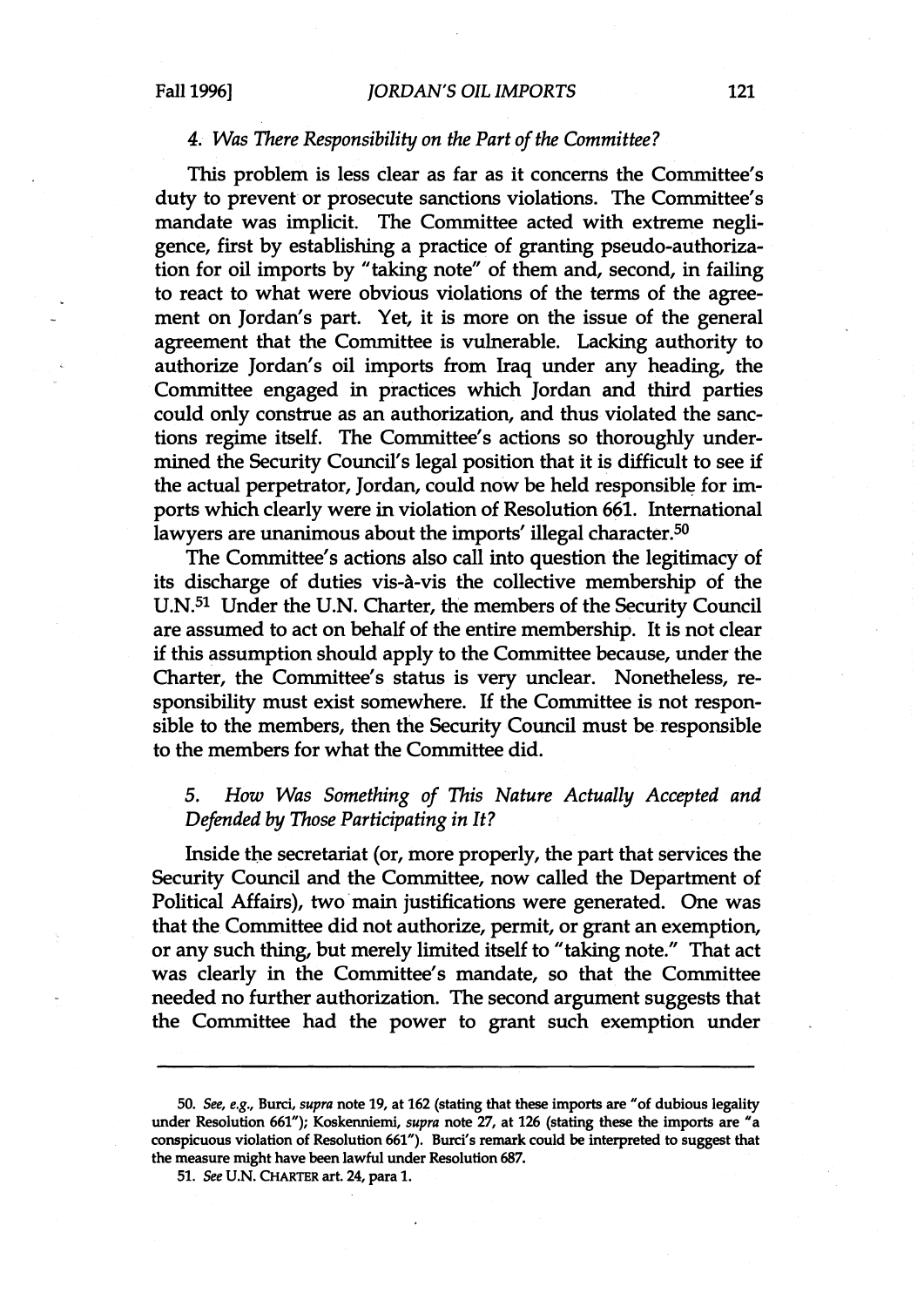paragraph 23, and, although the Committee admittedly did not do so in that particular instance, the Committee could not be held to have exceeded its powers because the Committee did have such broad authority under paragraph 23. Arguments of this kind have not been articulated by the U.N. Office of Legal Affairs ("OLA"), which has sought subtly to distance itself from the arrangement.<sup>52</sup> In a recent report of a General Assembly committee<sup>53</sup> (prepared by the staff of OLA) on assistance under Article 50, recommendations appear regarding the tightening of control over such exemptions in the future. These recommendations reflect the bitter lessons learned, at least by the U.N. legal officials, from the Jordanian exemption agreement. This report is the first and only published U.N. document to admit the existence of the agreement. $54$  Otherwise, the U.N. lawyers have sought refuge in the excuse that the explicit reference to Resolution 692 prudently ensured protection of the Compensation Fund's interests.

#### **IV.** THE UNITED STATES' POSITION

The position of the United States government would appear to be that all Iraqi oil exports to Jordan are subject to the thirty percent impost, and a claim has even been advanced that the United States was instrumental in crafting the exact wording of paragraph 6 of Resolution 69255. The paragraph "allowed the [Compensation] Fund to **try** to recapture the deduction for any amounts of oil that have left Iraq since [April 2, 1991] . . . to Jordan with the tacit acceptance of the Sanctions Committee."56 This statement leaves open the possibility that the P-3 proceeded with their legalization of Jordan's oil imports because the tacit agreement and the adoption of Resolution 692 occurred almost simultaneously. The P-3 believed that they had already created the legal basis for collecting thirty percent on these

**S.C. Res.** 692, *supra* **note** 17, **para** 6. **It is unclear from this wording if the illegal Iraqi exports to Jordan between August** 6,1990, **and April** 2,1991, **would then be subject to the "thirty-percent requirement."** 

56. **Ronald J. Bettauer,** *Establishment of the United Nations Compensation Commission: The U.S. Government Perspective, in THE* **UNITED NATIONS COMPENSATION COMMISSION [Thirteenth Sokol Colloquium]** 29,33 **(Richard B. Lillich ed.,** 1995).

<sup>52.</sup> *See* **Burci,** *supra* **note** 19.

<sup>53.</sup> *See Report on Implementation, supra* **note** 21, **at** 11.

<sup>54.</sup> *See id.* **at** 10.

<sup>55.</sup> **Resolution** 692 **provides:** 

**<sup>[</sup>Tjhe requirement for Iraqi contributions will apply in the manner to be prescribed by the Governing Council with respect to all Iraqi petroleum and petroleum products exported from Iraqi after** 3 **April** 1991 **as well as such petroleum and petroleum products exported earlier but not delivered or not paid for as a specific result of the prohibitions contained in Security Council Resolution** 661 (1990).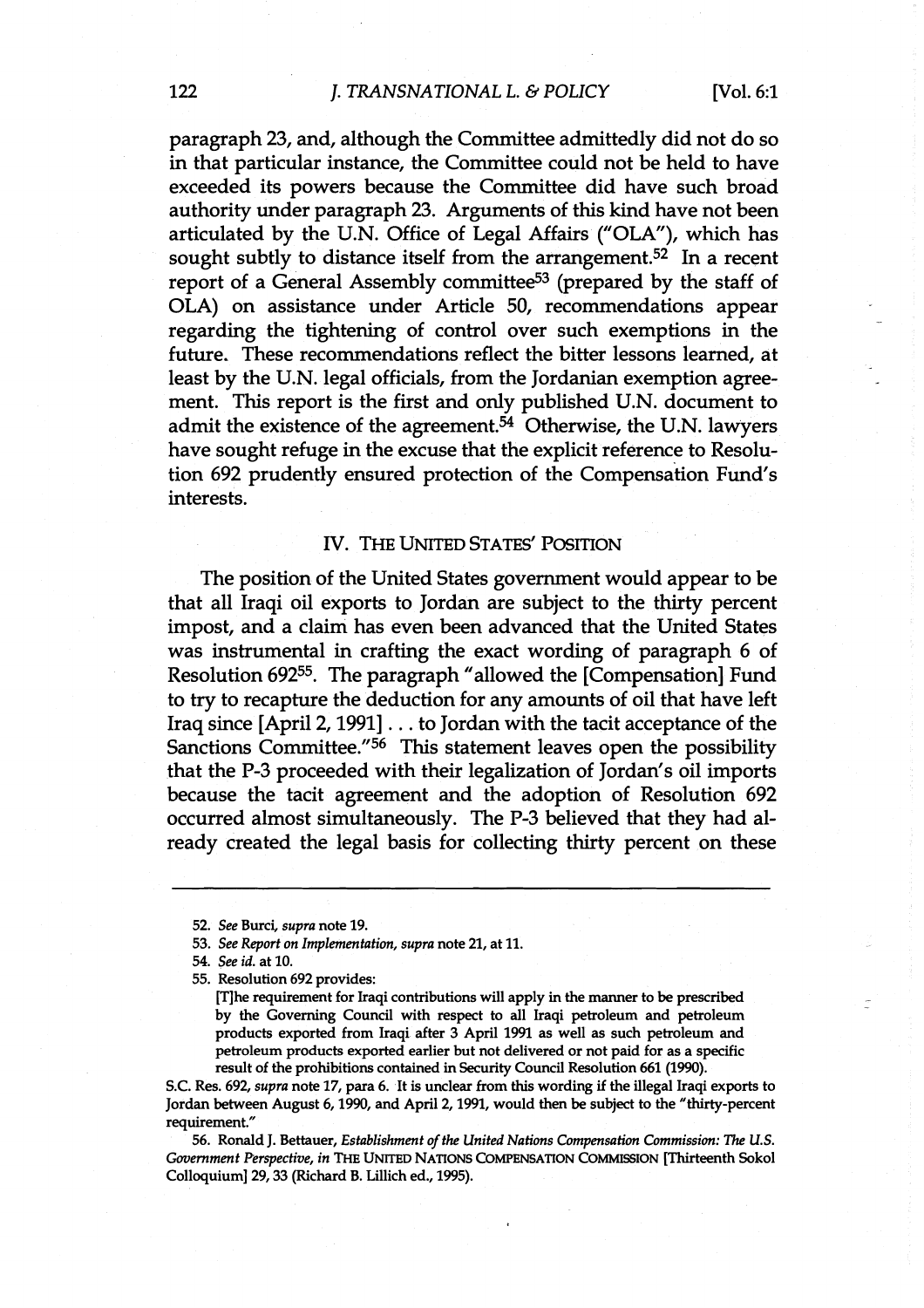transactions. If true, this fact would then raise additional questions as to why the **P-3** never tried to press any claims in this direction in the forum of the Committee, where they showed an extreme reluctance to get involved in any discussions on these matters. The **P-3**  may have feared that further discussion would open an additional can of worms, the exact contents of which can only be a matter of speculation.

In addition, it is not known what the Compensation Fund may have done, if anything, to press such a claim. Officials of the Compensation Fund were aware of most of what has been described in this article. They also had access to the report on Iraqi trade activities,<sup>57</sup> which never officially reached the members of the Committee.

#### V. CONCLUSION

With the passage of time, the practitioners who participated in the Security Council's sanctions expansion of the early 1990s from the inside have started to publish their analyses and reflections in various scholarly publications.58 **A** consensus is emerging from these sources. The legal quality of Security Council's work has been deficient, the actors involved have been both quantitatively and qualitatively overwhelmed, the coherence of international law in this area has been more shattered than consolidated by practice, and the traditional conceptual apparatus of international lawyers cannot do justice to what has now evolved. These practitioners also tend to agree that excessive secrecy has contributed to this state of affairs and prevented assistance from the outside in the form of scholarly analysis and the development of doctrine. Meanwhile, sanctions committees and the Security Council have come into ill repute. Modesto Seara-Vázquez recently suggested<sup>59</sup> that the archaic premises on which the Security Council was built condemn it alternately to either impotence or illegality. The subject of the present article certainly bears him out.

The gap between the high legal dignity of Chapter VII actions and the deficient legal culture in which they evolve and are administered has clearly gotten out of hand. Some scholars recommend that

*<sup>57.</sup> See Conlon Memorandum, supra* **note** *24.* 

<sup>58.</sup> *See, e.g.,* **Koskenniemi,** *supra* **note** 27; **!%barf** & **Dorosin,** *supra* **note 46; Michael Scharf,**  *United Nations Sanctions: The Role of the Security Council Sanctions Committee, INT'L PRACTI-***TIONER'S NOTEBOOK, Oct.** 1995, **at** 1, 8-10; *see also* **HELMUT FREUDENSCHUSS, BECHLUSSE DES**  SICHERHEITSRATES DER VN NACH KAPITEL VII: ANSPRUCH UND WIRKLICHKEIT (Schriftenreihe **des Walther-SchUcking-Kollegs** 16,1995).

<sup>59.</sup> Modesto Seara-Vázquez, *The UN Security Council at Fifty: Midlife Crisis or Terminal Illness?,* **GLOBAL GOVERNANCE, Issue** 3,1995, **at** 285,291.